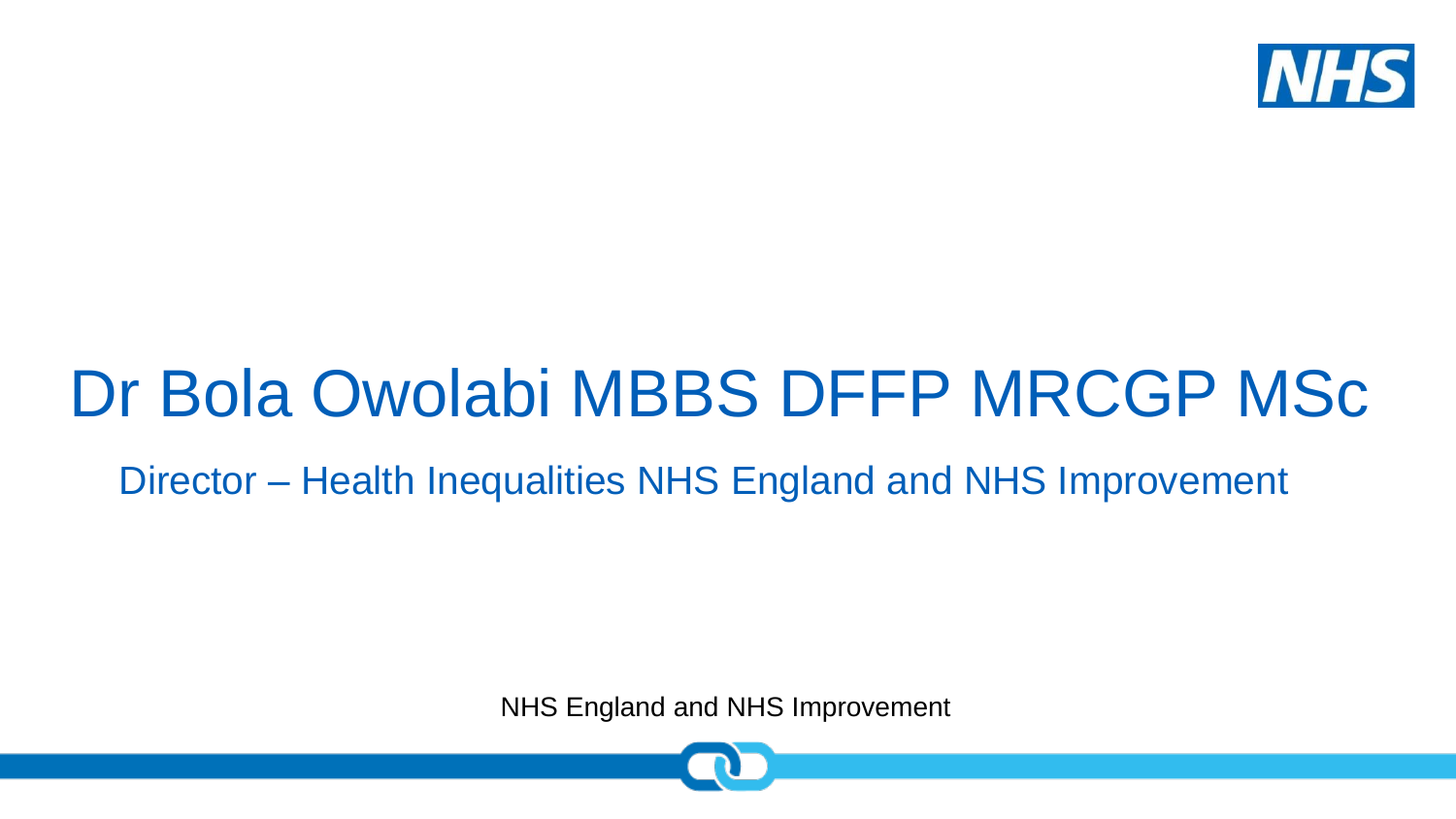

Exceptional quality healthcare for all through equitable access, excellent experience and optimal outcomes.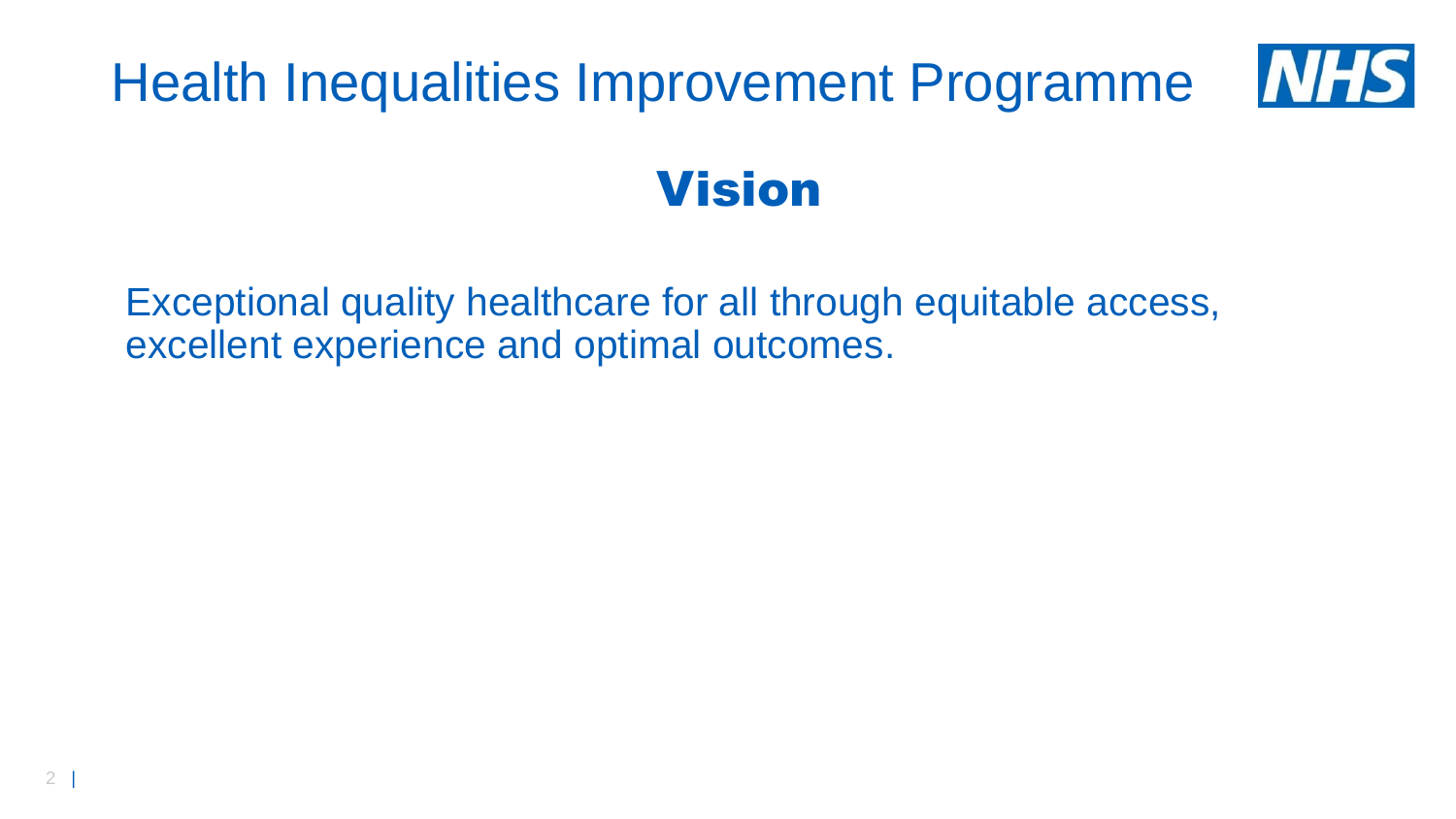

## A Legacy from the Pandemic - Narrowing Health **Inequalities**

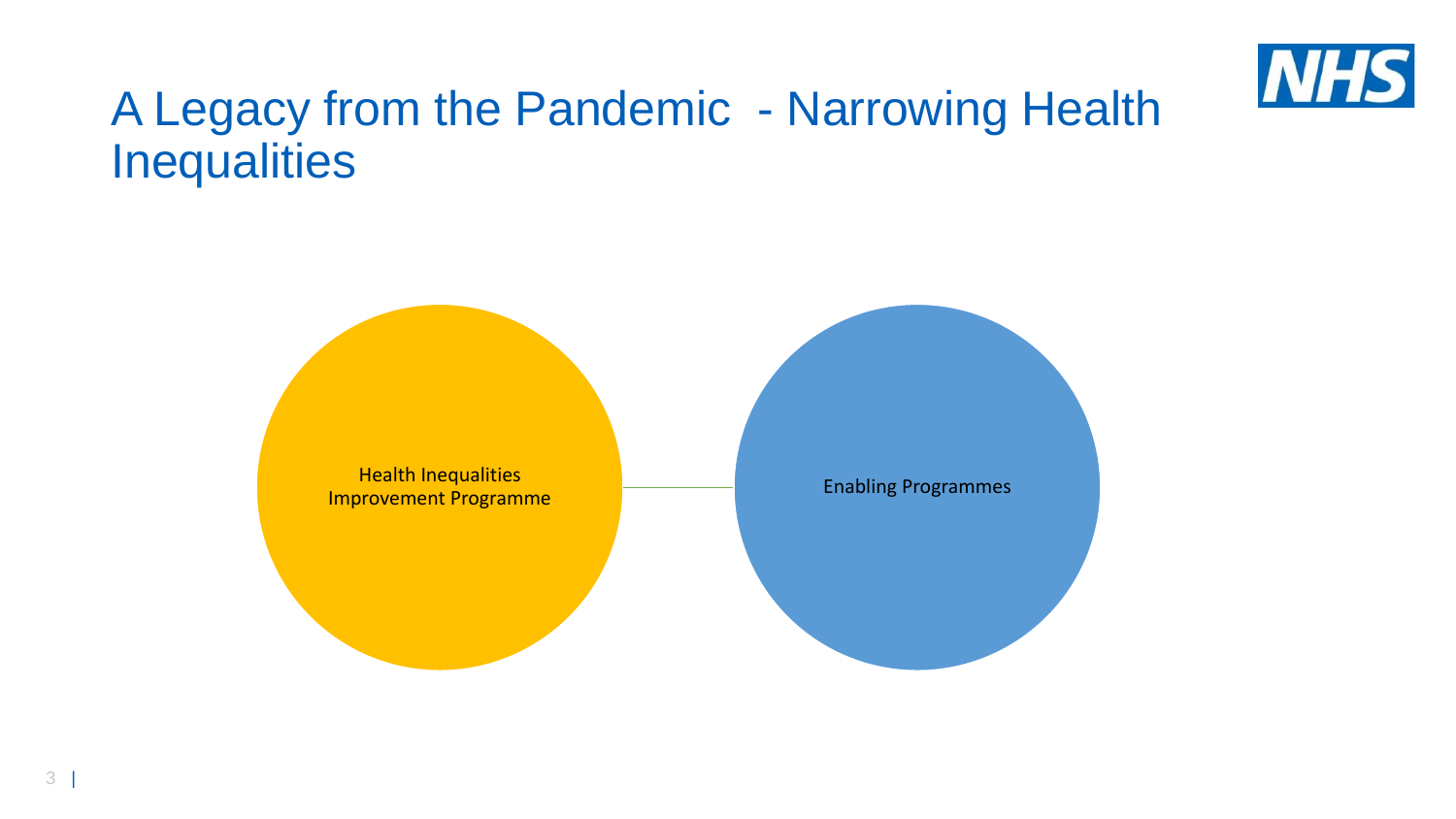

## Health Inequalities Drivers – Life expectancy gaps

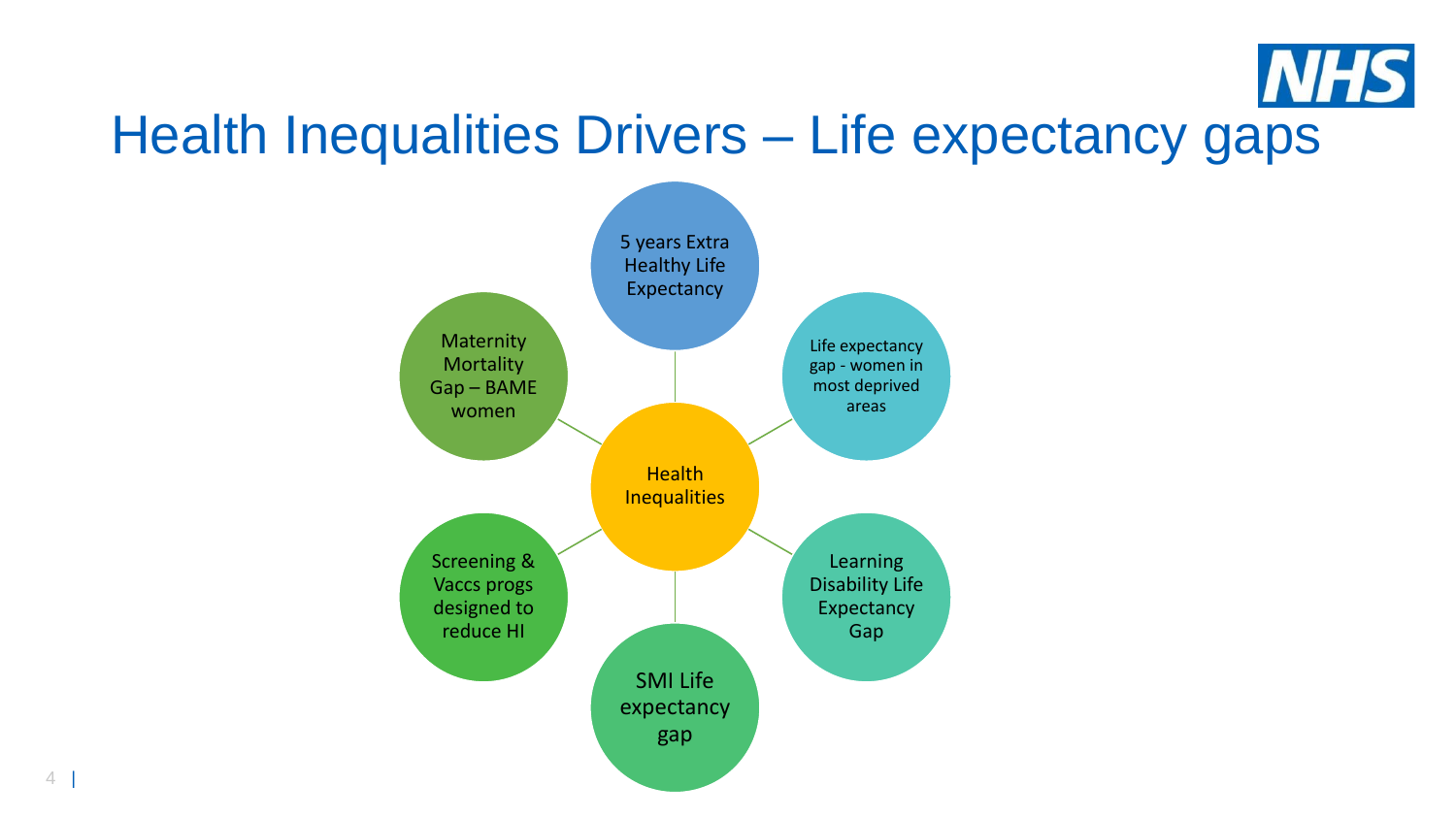

## NHS Health Inequalities Improvement Programme

## Policy Drivers

NHS Long Term Plan – Section 2

Government Mandate to the NHS– Roles of NHS in Levelling up

Covid Pandemic Phase 3 Letter – Eight Urgent Actions

NHSE/I 21/22 Operational/Implementation Planning Guidance – 5 Key Priorities

Elective Recovery Fund – Health Inequalities Gateway

ICS White Paper

Health and Care Bill Second Reading ,House of Commons

Integrated Care Systems: design framework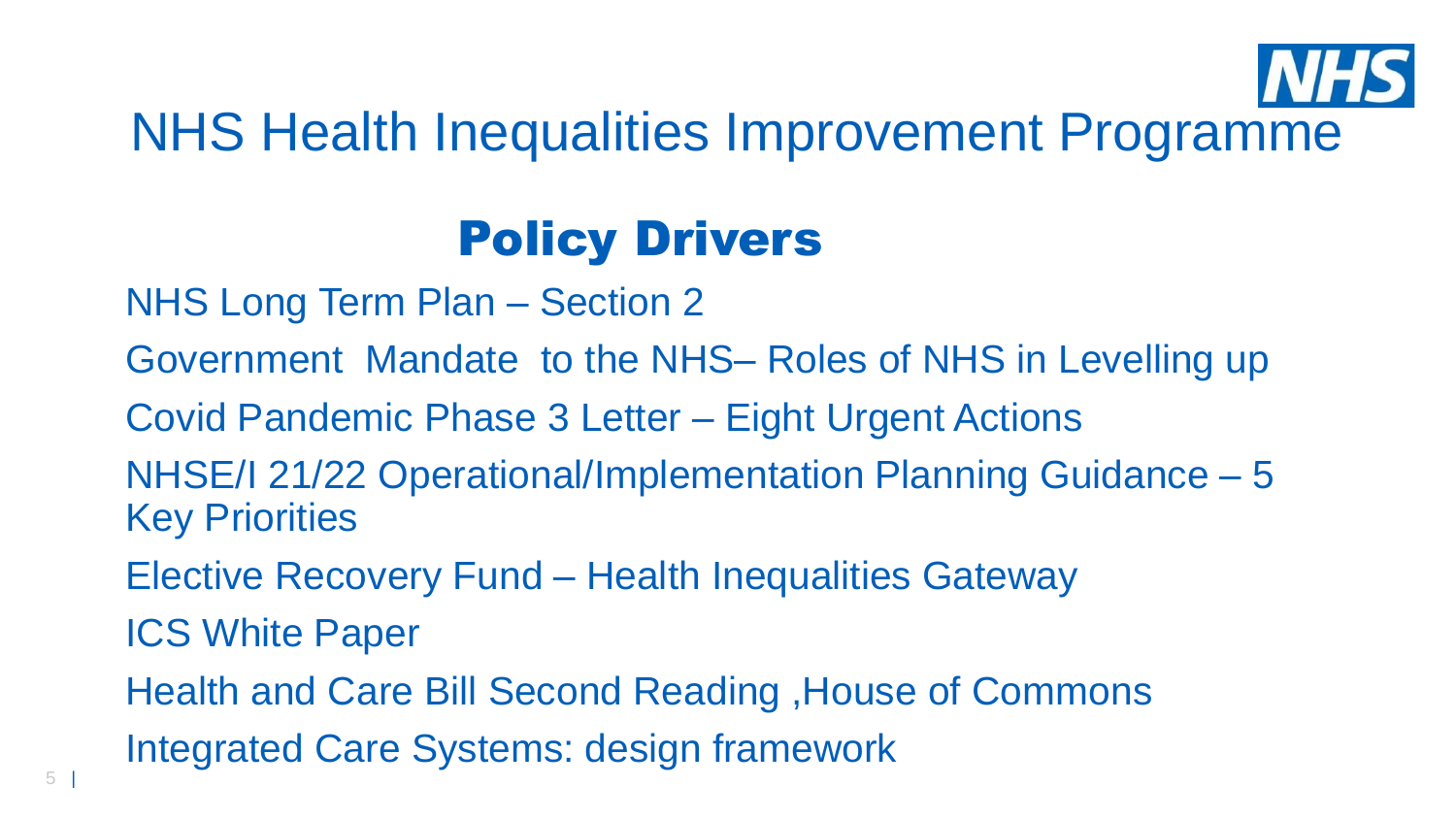#### **NHS 2021/'22 (Q1&2) Health Inequalities Priorities for Systems and Providers**



#### • **Priority 1: Restoring NHS services inclusively**

- ➢ NHS performance reports should be broken down by patient ethnicity and IMD quintile, focusing on:
	- o Under-utilisation of services (e.g. proportions of cancelled appointments)
	- o Waiting lists
	- o Immunisation and screening
	- o Late cancer presentations

#### • **Priority 2: Mitigating against 'digital exclusion'**

- ➢ Ensure providers offer face-to-face care to patients who cannot use remote services
- ➢ Ensure more complete data collection, to identify who is accessing face-to-face / telephone / video consultations (broken down by patient age / ethnicity / IMD quintile / disability status / condition)

#### • **Priority 3: Ensuring datasets are complete and timely**

➢ Improve collection of data on ethnicity, across primary care / outpatients / A&E / mental health / community services / specialised commissioning

#### • **Priority 4: Accelerating preventative programmes**

- ➢ Flu and Covid vaccinations
- ➢ Annual health checks for people with severe mental illness (SMI) and learning disabilities
- $\triangleright$  Continuity of maternity carers
- ➢ Targeting long-term condition diagnosis and management

#### • **Priority 5: Strengthening leadership and accountability**

➢ System and provider health inequalities leads to access Health Equity Partnership Programme training, as well the wider support offer, including utilising a new Health Inequalities Leadership Framework (to be developed).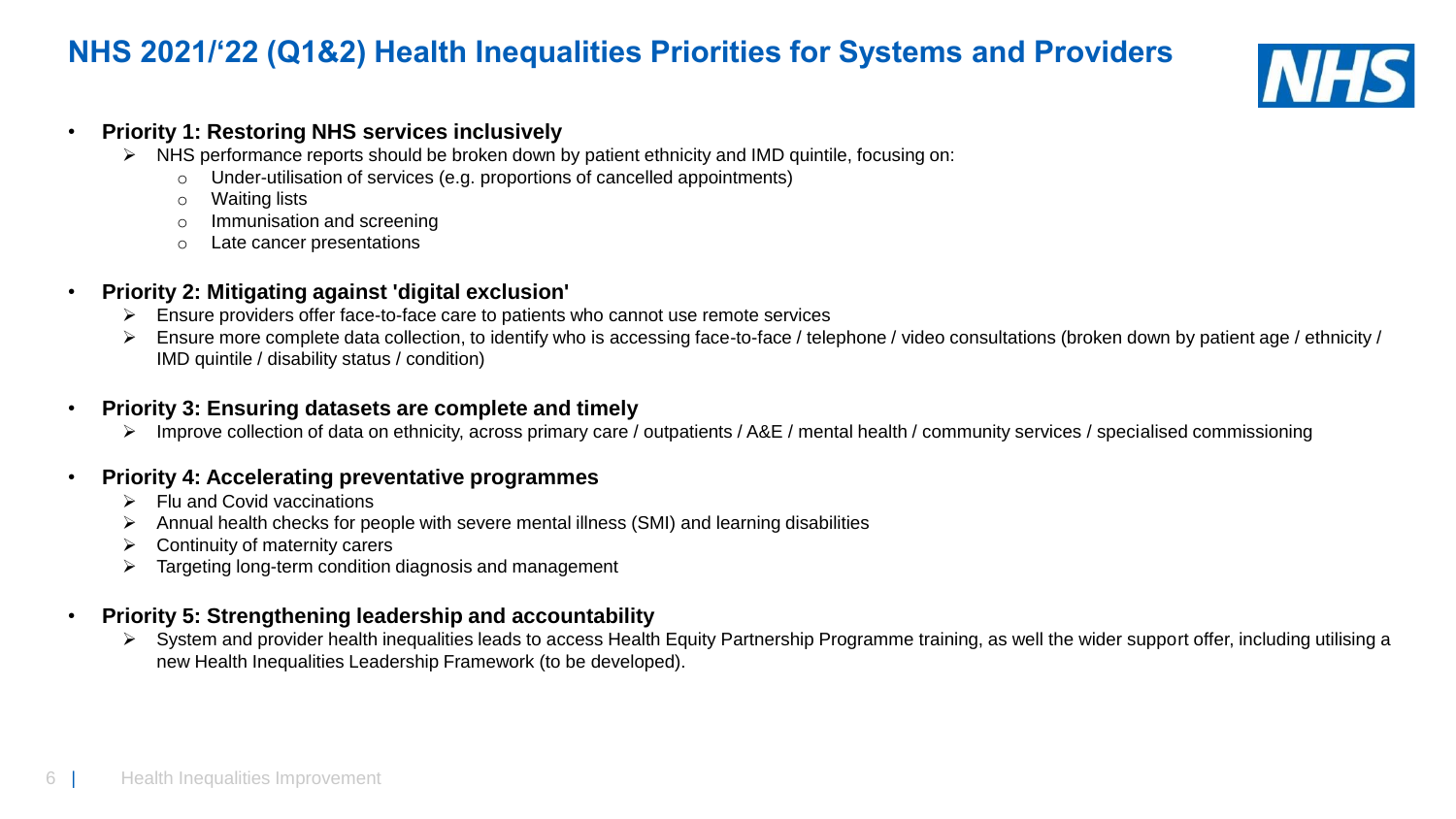## **HEALTHCARE INEQUALITIES IN ENGLAND**

**NHS** 

The 'Core 20 Plus 5' initiative is designed to drive targeted health inequalities improvements in the following areas:

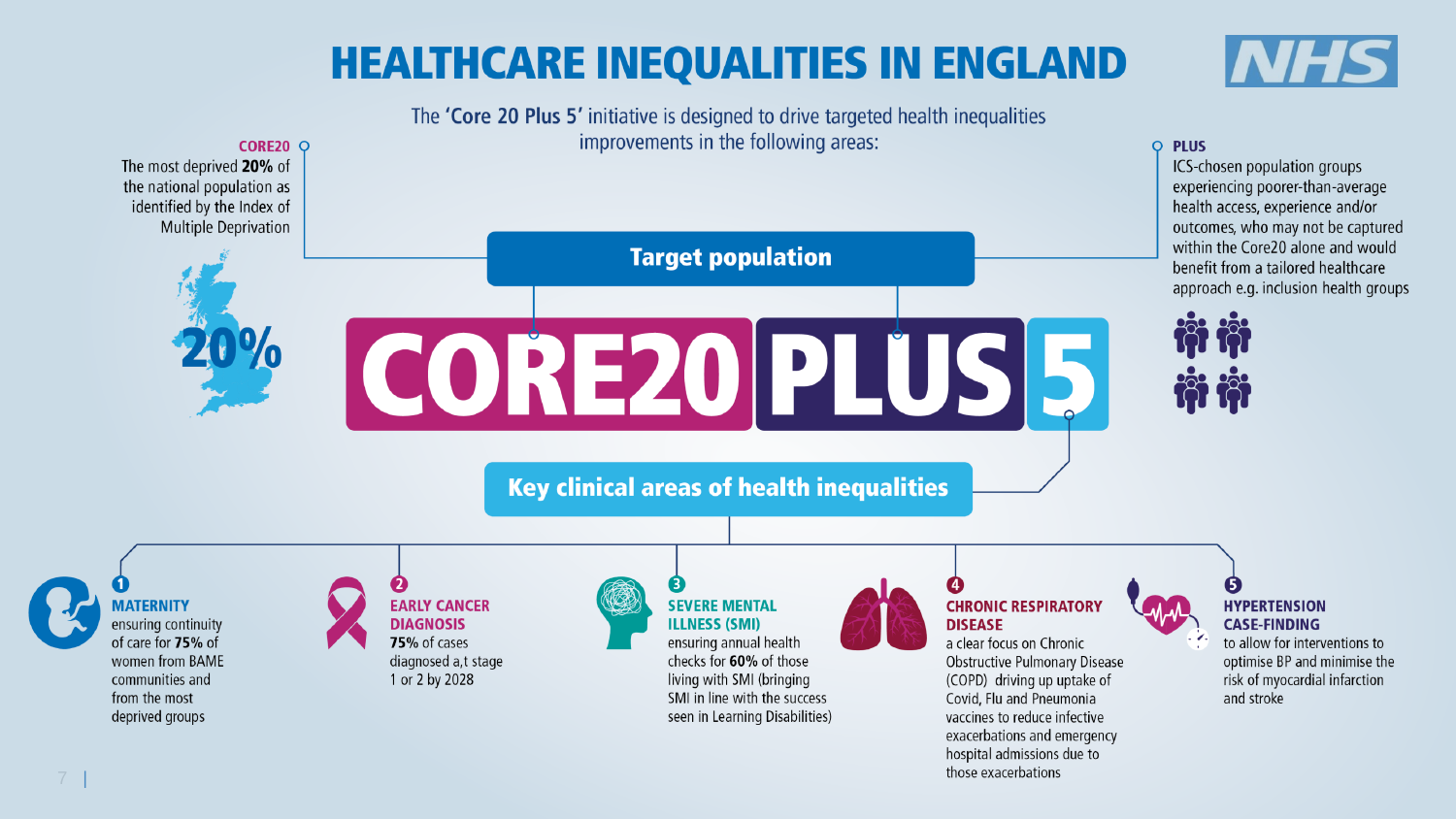

## A Legacy from the Pandemic - Narrowing Health Inequalities – The Role of Leadership & Leaders

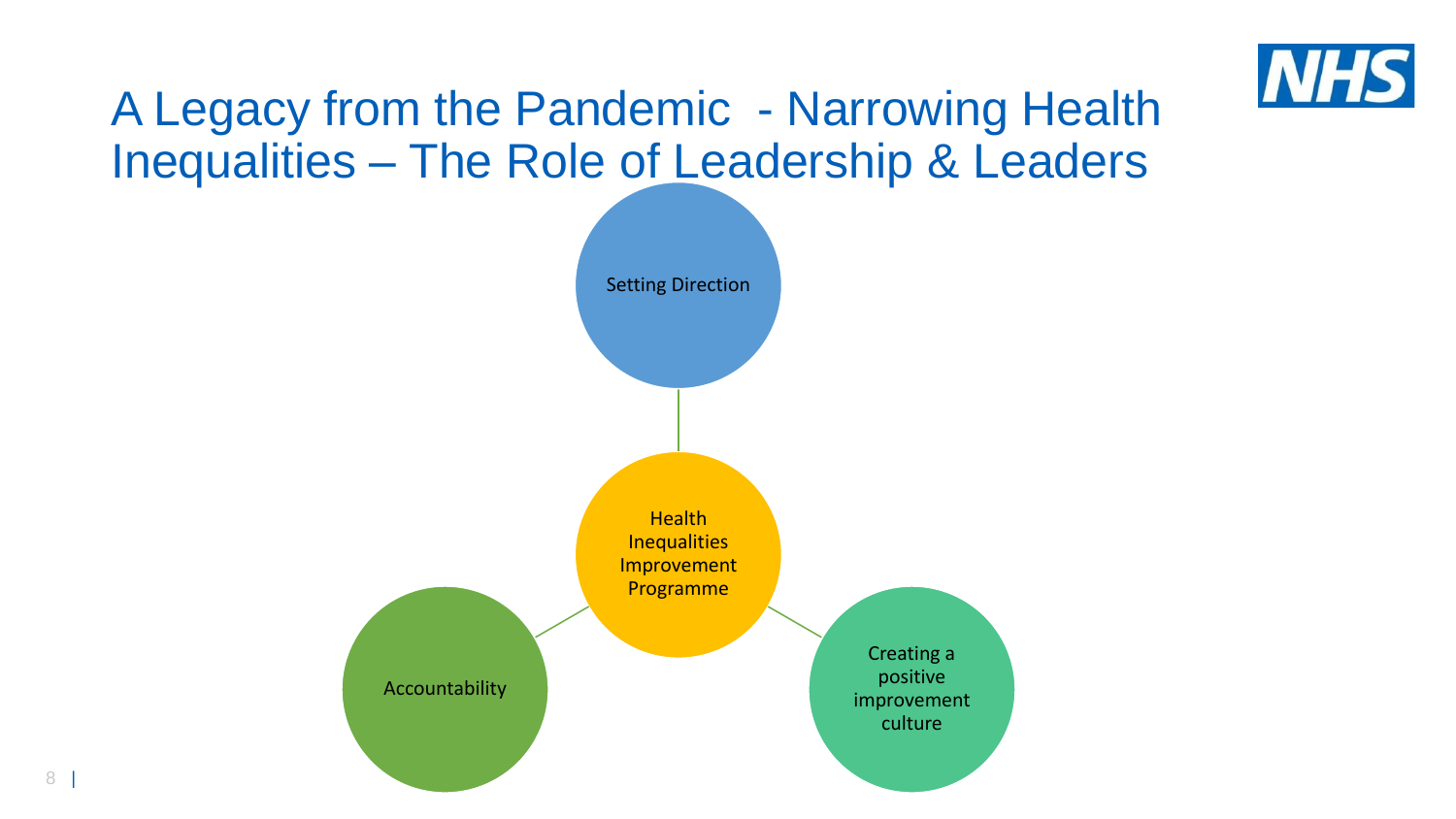

## **Accountability - NEDs & Chairs**